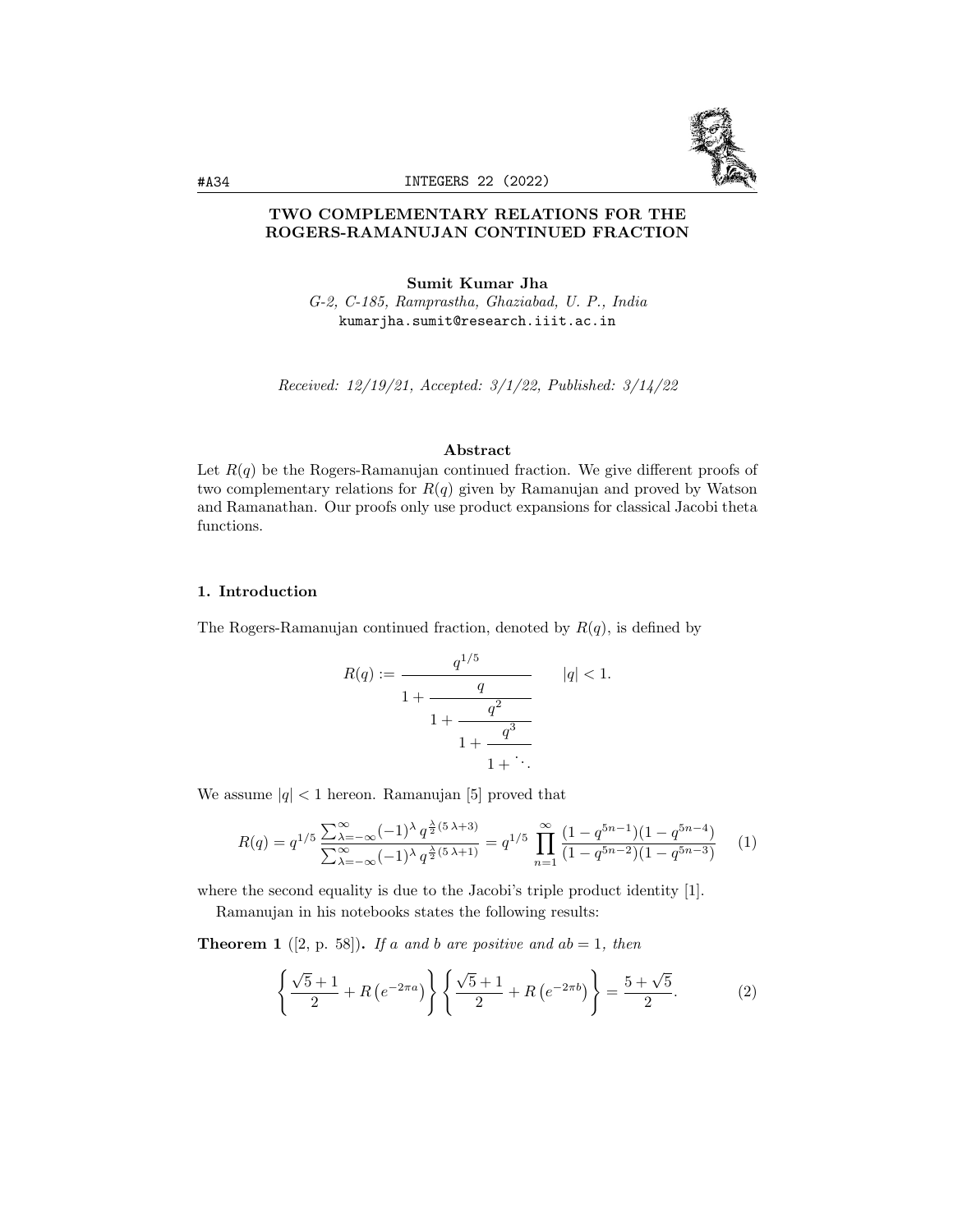INTEGERS: 22 (2022) 2

**Theorem 2** ([2, p. 91]). If a and b are positive and  $ab = 1/5$ , then

$$
\left\{ \left( \frac{\sqrt{5}+1}{2} \right)^5 + R^5 \left( e^{-2\pi a} \right) \right\} \left\{ \left( \frac{\sqrt{5}+1}{2} \right)^5 + R^5 \left( e^{-2\pi b} \right) \right\} = 5\sqrt{5} \left( \frac{\sqrt{5}+1}{2} \right)^5.
$$
\n(3)

The above results were proved by Watson [7] and Ramanathan [4]. We show that these results directly follow from four identities due to Ramanujan in his lost notebook and the product expansion of one of Jacobi's theta functions.

#### 2. Jacobi's Theta Functions

The second Jacobi theta function, denoted by  $\vartheta_2(z; q)$ , and the fourth Jacobi theta function, denoted by  $\vartheta_4(z; q)$  [3, p. 166], are defined by

$$
\vartheta_2(z;q) = \sum_{n=-\infty}^{\infty} q^{(n+1/2)^2} \exp((2n+1)iz),\tag{4}
$$

$$
\vartheta_4(z;q) = \sum_{n=-\infty}^{\infty} (-1)^n q^{n^2} \exp(2niz).
$$
 (5)

Let  $q = e^{\pi i \tau}$ . The Jacobi's identity [3, p. 177]

$$
\vartheta_2\left(\frac{-z}{\tau};\frac{-1}{\tau}\right) = \sqrt{-i\,\tau} \; e^{\frac{iz^2}{\pi\tau}} \; \vartheta_4(z,\tau)
$$

gives us the expression

$$
\vartheta_2(z;\tau) = \frac{1}{\sqrt{-\tau i}} \sum_{n=-\infty}^{\infty} (-1)^n \exp\left\{\frac{\pi}{i\tau} \left(n - \frac{z}{\pi}\right)^2\right\}.
$$
 (6)

In (1), we replace q by  $q^2$  and complete the square in exponents of q to get

$$
R(q^2) = \frac{\sum_{\lambda=-\infty}^{\infty} (-1)^{\lambda} q^{5(\lambda+3/10)^2}}{\sum_{\lambda=-\infty}^{\infty} (-1)^{\lambda} q^{5(\lambda+1/10)^2}} = \frac{\vartheta_2\left(\frac{3\pi}{10}; \frac{-1}{5\tau}\right)}{\vartheta_2\left(\frac{\pi}{10}; \frac{-1}{5\tau}\right)}.
$$
(7)

The above equation was obtained in [6]. By replacing  $\tau$  by  $-1/\tau$  in the above equation gives us

$$
R\left(e^{-\frac{2\pi i}{\tau}}\right) = \frac{\vartheta_2\left(\frac{3\pi}{10}; q^{\frac{1}{5}}\right)}{\vartheta_2\left(\frac{\pi}{10}; q^{\frac{1}{5}}\right)}.
$$
\n(8)

We also recall the product expansion for  $\theta_2$  [3, p. 171]

$$
\vartheta_2(z;q) = 2 q^{1/4} \cos z \prod_{n=1}^{\infty} \left(1 - q^{2n}\right) \left(1 + 2q^{2n} \cos\left(2z\right) + q^{4n}\right). \tag{9}
$$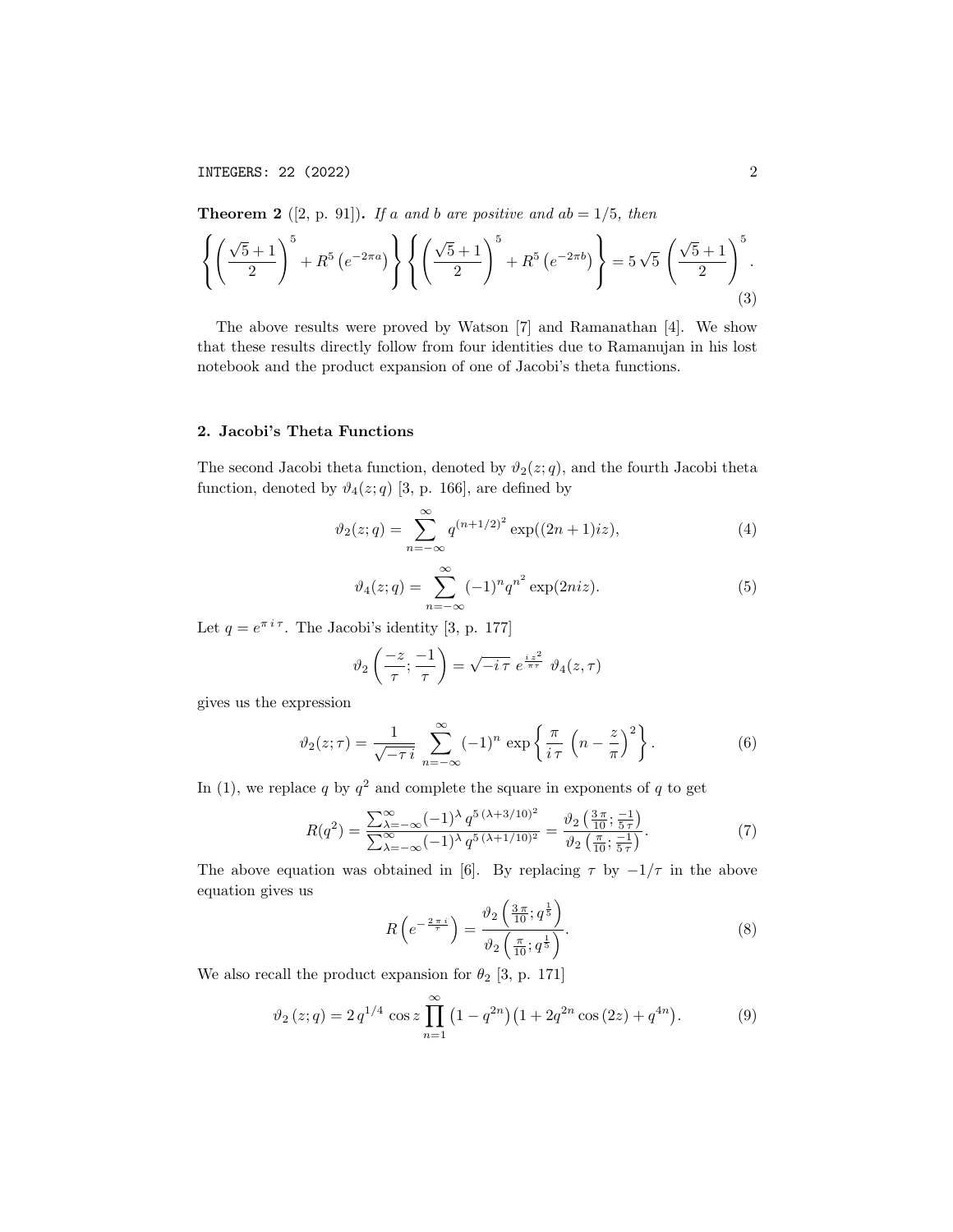## 3. Product Expansions Due to Ramanujan

In the following, let

$$
\alpha = \frac{1 - \sqrt{5}}{2}
$$
 and  $\beta = \frac{1 + \sqrt{5}}{2}$ .

Ramanujan gave the following product expansions in his lost notebook:

**Theorem 3** ([2, p. 21]). Let  $t = R(q)$ . Then

$$
\frac{1}{\sqrt{t}} - \alpha \sqrt{t} = \frac{1}{q^{1/10}} \sqrt{\frac{f(-q)}{f(-q^5)}} \prod_{n=1}^{\infty} \frac{1}{1 + \alpha q^{n/5} + q^{2n/5}},\tag{10}
$$

$$
\frac{1}{\sqrt{t}} - \beta \sqrt{t} = \frac{1}{q^{1/10}} \sqrt{\frac{f(-q)}{f(-q^5)}} \prod_{n=1}^{\infty} \frac{1}{1 + \beta q^{n/5} + q^{2n/5}},
$$
(11)

$$
\left(\frac{1}{\sqrt{t}}\right)^5 - \left(\alpha\sqrt{t}\right)^5 = \frac{1}{q^{1/2}}\sqrt{\frac{f(-q)}{f(-q^5)}}\prod_{n=1}^{\infty}\frac{1}{(1+\alpha\,q^n+q^{2n})^5},\tag{12}
$$

$$
\left(\frac{1}{\sqrt{t}}\right)^5 - \left(\beta\sqrt{t}\right)^5 = \frac{1}{q^{1/2}}\sqrt{\frac{f(-q)}{f(-q^5)}}\prod_{n=1}^{\infty}\frac{1}{(1+\beta q^n + q^{2n})^5}.\tag{13}
$$

Here  $f(-q) = \sum_{n=-\infty}^{\infty} (-1)^n q^{n(3n-1)/2}$  [2, p. 11].

# 4. Proof of Theorem 1

*Proof.* Replacing q by  $q^2$  in (10) and (11) and then dividing one by another gives

$$
\frac{1 - \beta R(q^2)}{1 - \alpha R(q^2)} = \prod_{n=1}^{\infty} \frac{1 + \alpha q^{2n/5} + q^{4n/5}}{1 + \beta q^{2n/5} + q^{4n/5}}.
$$
\n(14)

Now using (9) we have

$$
\frac{\vartheta_2\left(\frac{3\pi}{10};q^{\frac{1}{5}}\right)}{\vartheta_2\left(\frac{\pi}{10};q^{\frac{1}{5}}\right)} = \frac{\cos(3\,\pi/10)}{\cos(\pi/10)}\,\prod_{n=1}^{\infty}\frac{1+\alpha\,q^{2n/5}+q^{4n/5}}{1+\beta\,q^{2n/5}+q^{4n/5}}.
$$

Thus (8) becomes

$$
R\left(e^{-\frac{2\pi i}{\tau}}\right) = (-\alpha)\frac{1 - \beta R(e^{2\pi i \tau})}{1 - \alpha R(e^{2\pi i \tau})}.
$$

Letting  $b = -i\tau$  and  $a = 1/b = i/\tau$  in the above gives us (2).

 $\Box$